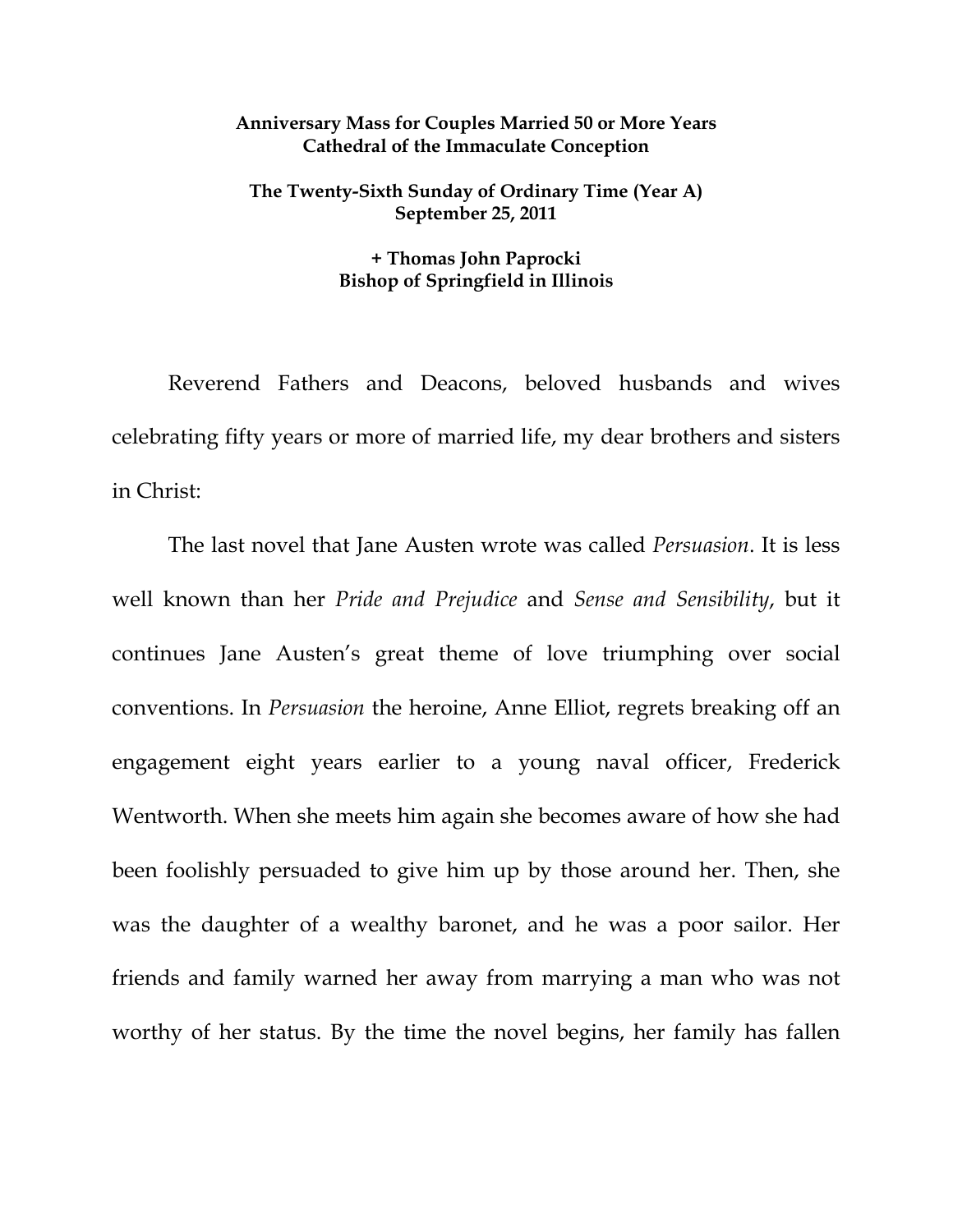upon hard times through her own father's foolishness, whilst her ex-fiancé has become a wealthy and successful captain.

The novel details how they meet again and shows how awkward their communication is. Neither talks about their feelings and they both try to avoid one another. As the novel progresses, Anne's regret becomes all the greater as she admires Captain Wentworth more. Eventually he is persuaded that she still loves him when he overhears her in conversation with a friend. He reveals his true feelings and they finally marry.

On one hand the novel is a romance, but it is also a clever and witty exposé of the morals and manners of its time. It shows how society is primarily concerned with status and wealth at the cost of feelings of love or happiness.

In the present day when so many marriages sadly do not last, couples whose marriages have withstood the test of time are often asked about the secret to a long and happy marriage. Various answers are proposed, ranging from the more profound suggestion of never going to bed angry with your spouse to the more humorous suggestion of always letting the wife be right.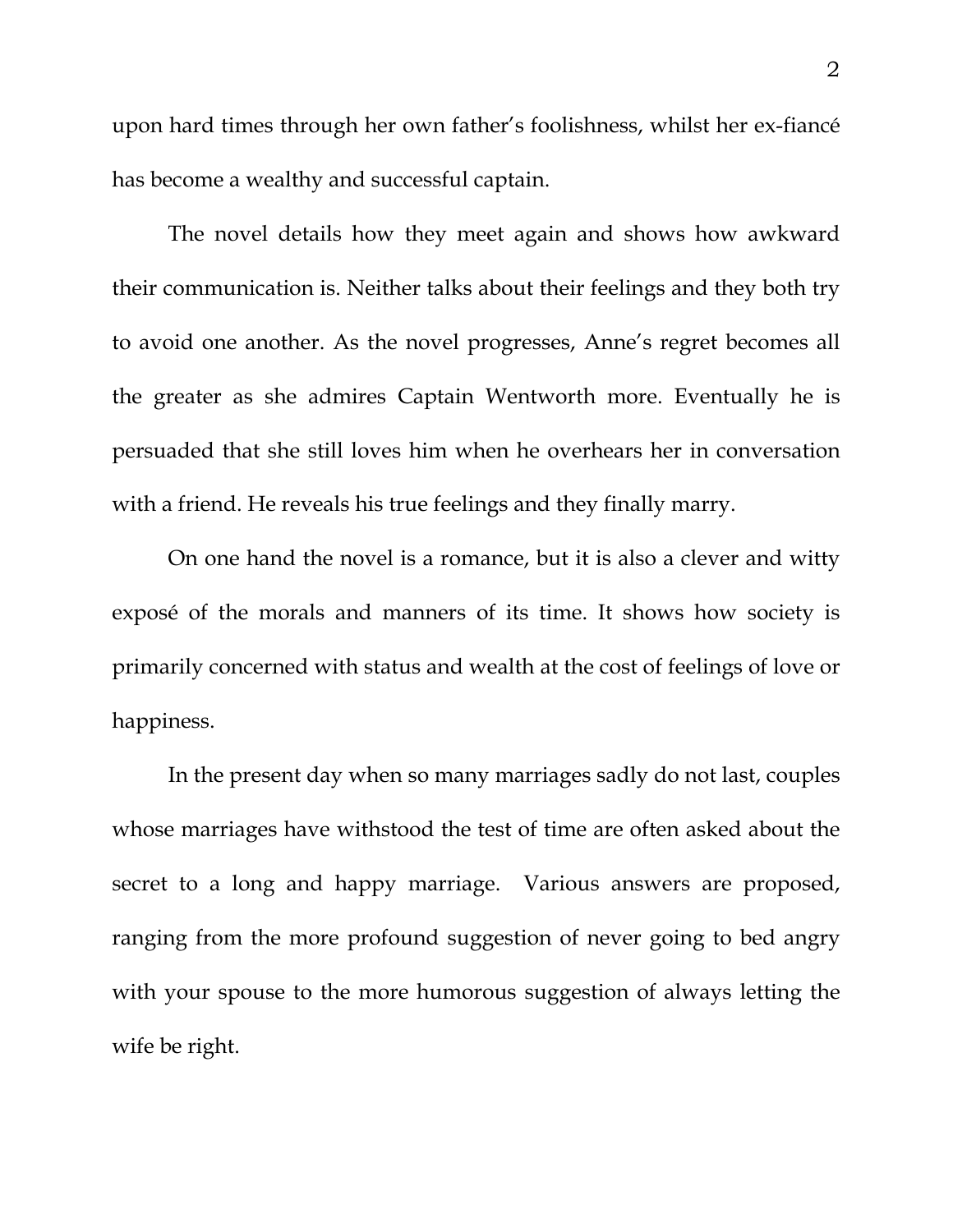In today's second reading taken from the Letter of Saint Paul to the Philippians he suggests the true secret to a long and happy marriage: "Have in you the same attitude that is also in Christ Jesus" (Philippians 2:5).

 Writing to the Ephesians, Saint Paul instructed wives, saying, "As the Church is subject to Christ, so let wives also be subject to their husbands" (Ephesians 5:24). At the same time, he instructed husbands, saying, "Husbands, love your wives, as Christ loved the Church and gave himself up for her, that he might sanctify her, having cleansed her by the washing of water with the word, that he might present the Church to himself in splendor, without spot or wrinkle or any such thing, that she might be holy and without blemish" (Ephesians 5:25-27).

 The relationship, then, between Christian spouses is built upon their individual relationships with Christ; in him, a Christian husband and wife are bound together in his love and become one. Because the bond of husband and wife binds them in Christ Jesus they can – indeed, they must! – have in them the same attitude that is in him. But what is this attitude?

 In the first reading from the Book of the Prophet Ezekiel, it is described as justice and forgiveness. In the second reading, Saint Paul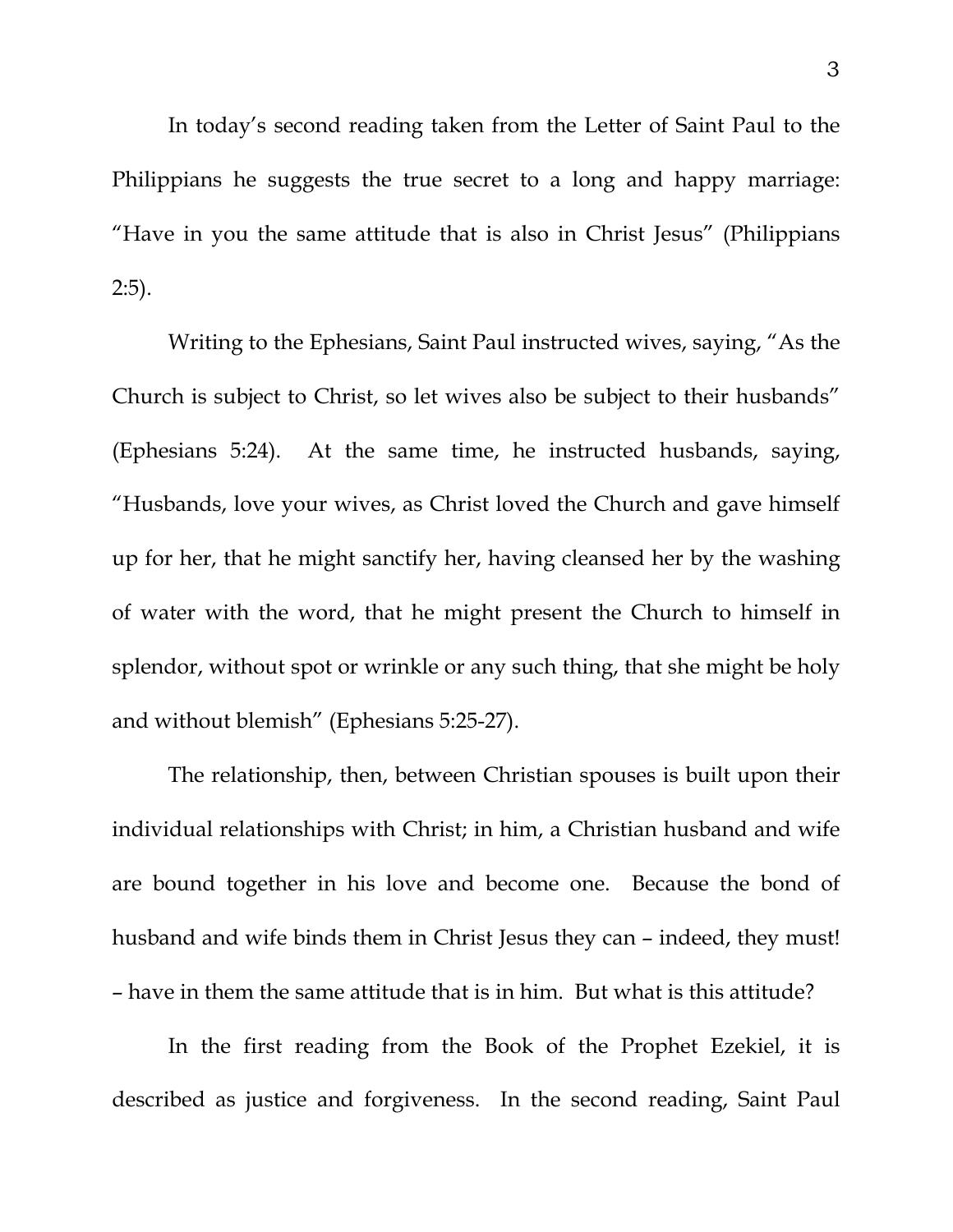describes it as humility and self-emptying love. In the Gospel, it could be described as patience and self-sacrifice.

 Each of these qualities and characteristics that together, as it were, make up the attitude that is in Christ Jesus are ever present necessities for a successful and happy marriage. You, dear husbands and wives, know this well.

 The Apostle today shows us, in a sort of summary fashion, the way to put this attitude before us each day: "Do nothing out of selfishness or out of vainglory; rather, humbly regard others as more important than yourselves, each looking out not for his own interests, but also for those of others" (Philippians 2:3-4).

 Commenting on this passage in the early part of the fourth century, Marius Victorinus said:

If we think only of ourselves, we may act for our own benefit and bother only with our own affairs, our hope, our own deliverance. But this is not enough. We are truly acting for ourselves if we also have a concern for others and strive to be of benefit to them. For since we are all one body, we look out for ourselves when we look out for others.1

This is especially true for those of you, who, through the bond of matrimony, have truly "become one flesh" (Genesis 2:24). By caring more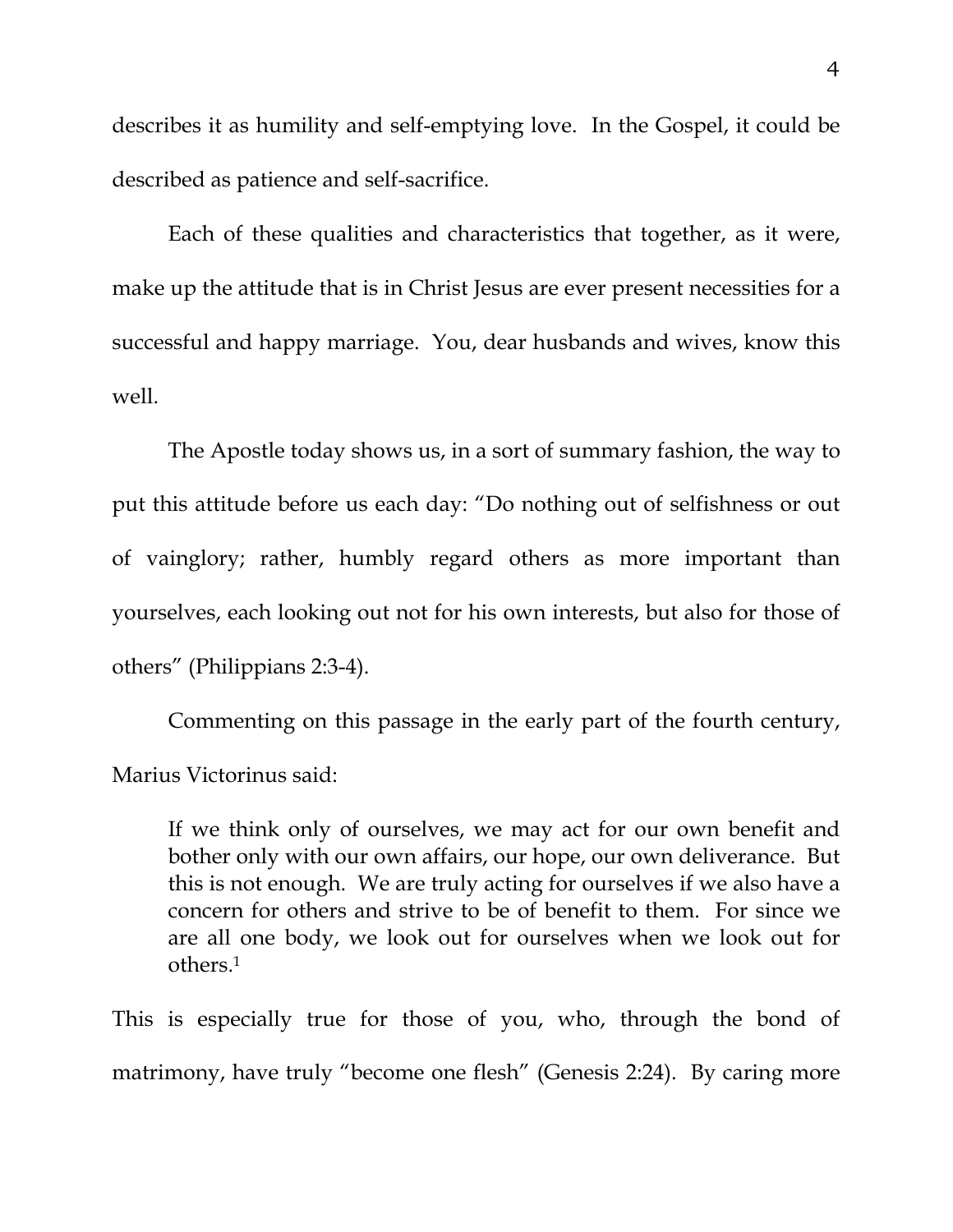about the good of your spouse than your own good, you actually care for your own good because in God's loving and mysterious plan of salvation you are bound together as one and bear in your marriage the imprint of divine love.2

When I first toured this Diocese after my installation as your Bishop last year, I expressed in the seven Deaneries my vision for the future of this Diocese. In part, I said: "I see communities where family life is valued, homes with a mother and a father who love their children and whose children love them; parents who educate and form their children and themselves in the Catholic faith."3 Each of you has had and continue to have an important role to play in the fulfillment of this vision.

 Throughout the many years of your married lives you have remained faithful to the promises you made before God and before the Church. I am deeply grateful to you for your fidelity and for your examples of sacrificial love. I am also grateful to Almighty God who, through the many outpourings of his grace, has made it possible for you to remain faithful to one another. With great happiness, I congratulate you on the fine witness you have given to the world.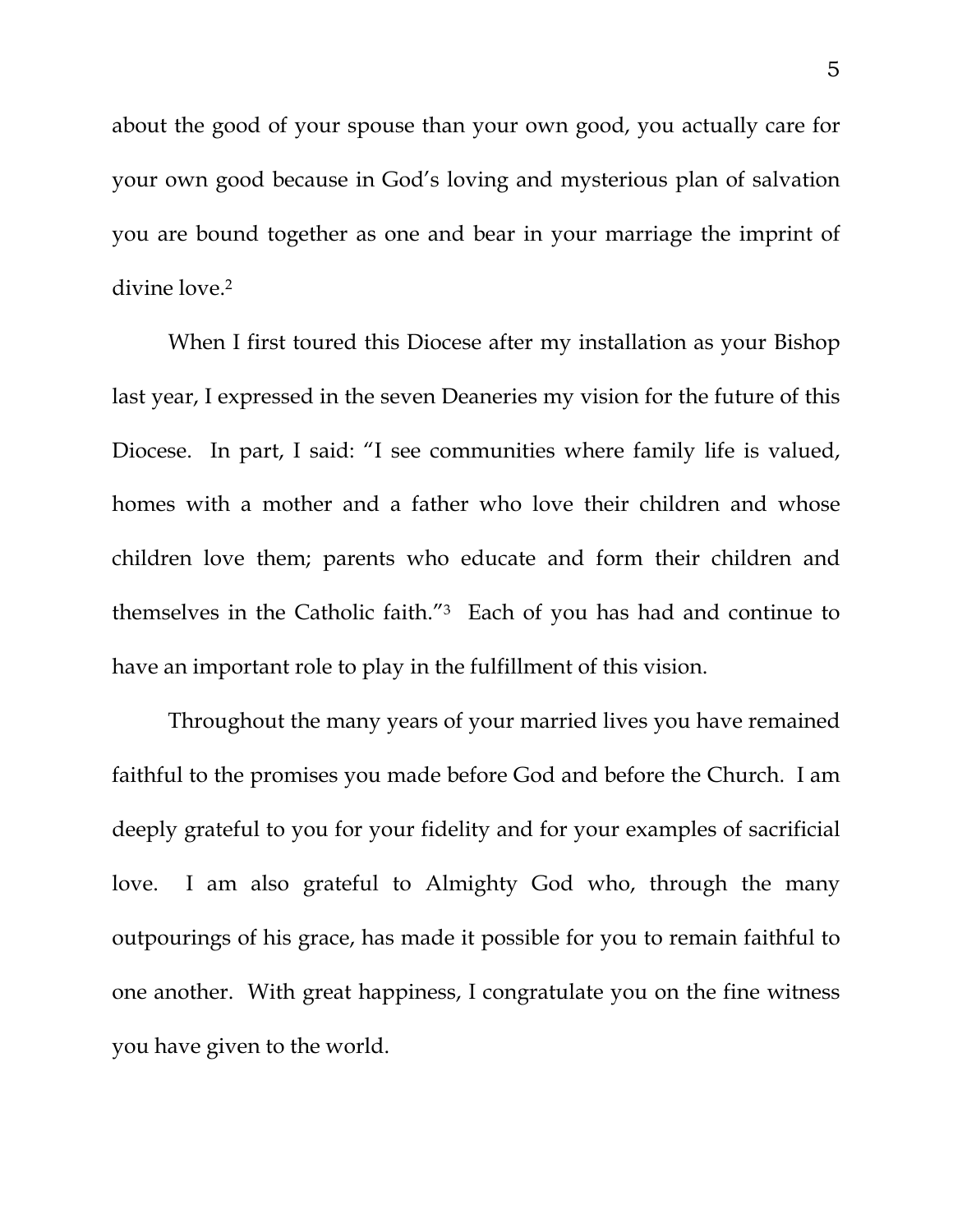At the same time, I call upon you to renew your commitment to be for the world the mirror of God's love for his Bride, the Church.<sup>4</sup> In an age ever more consumed by individualism and self-gratification, the world desperately needs to learn the joy and beauty that come from a life lived from the attitude that is in Christ. Yes, dear husbands and wives, be neither afraid nor ashamed to show the world that a life of mutual selfgiving is possible, indeed, that it is necessary!

 I urge you to speak with couples married only a few years and to those seeking to be married. Help them to understand the fundamental beauty and goals of marriage. Help them to deepen their relationships with Christ and to unite themselves with his sufferings. Help them to be faithful to God and to one another in every circumstance of life.

 With your help and guidance, and following the witness of your own married lives, many more couples will come to know the joy of a long married life. In this way, the world will have many mirrors reflecting God's love for his people and the message of salvation will be spread far and wide.

May God give us this grace. Amen.